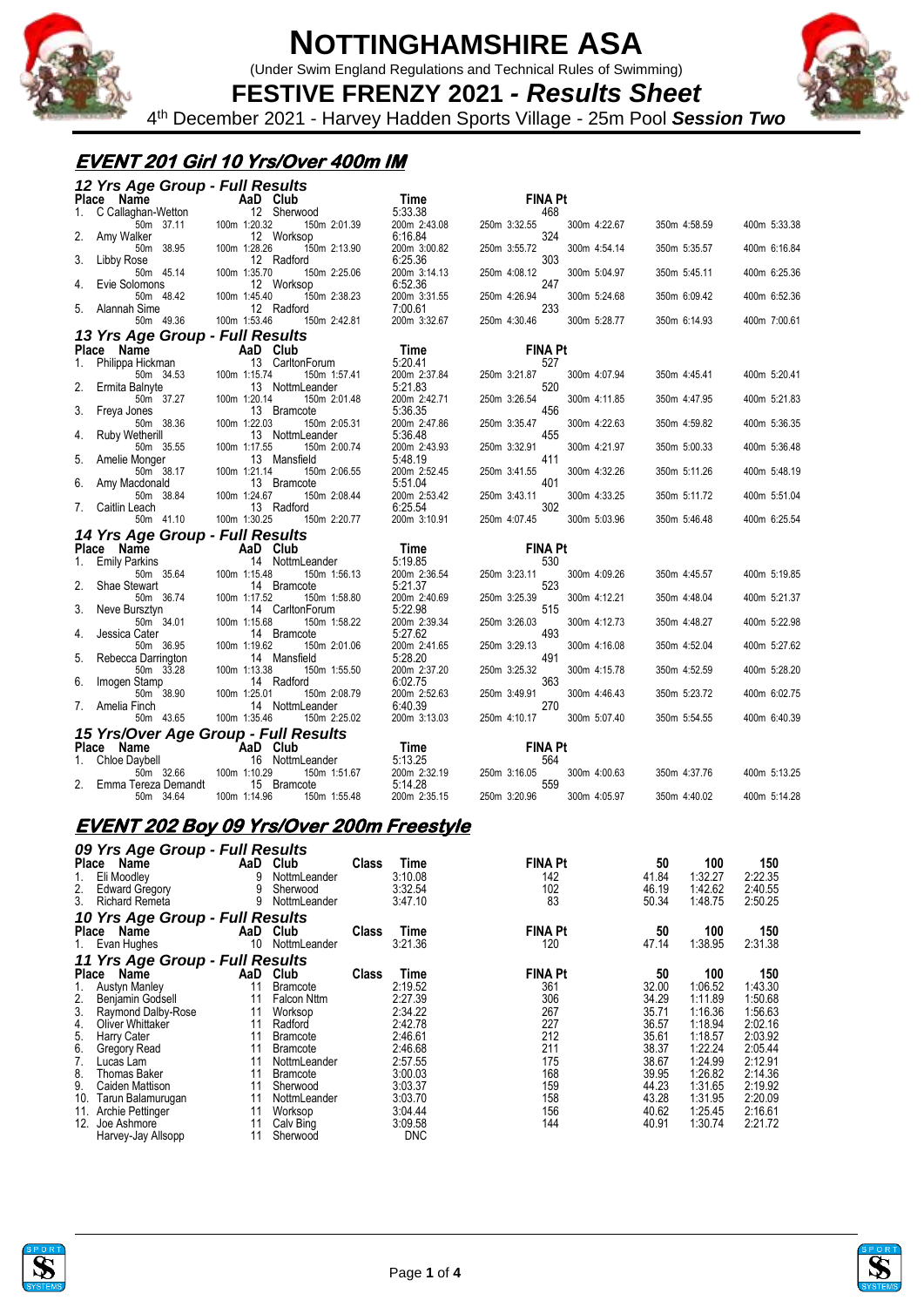

(Under Swim England Regulations and Technical Rules of Swimming)



**FESTIVE FRENZY 2021** *- Results Sheet* 4 th December 2021 - Harvey Hadden Sports Village - 25m Pool *Session Two*

|              | 12 Yrs Age Group - Full Results                                        |          |                                    |       |                       |                        |                |                    |                    |
|--------------|------------------------------------------------------------------------|----------|------------------------------------|-------|-----------------------|------------------------|----------------|--------------------|--------------------|
| <b>Place</b> | Name                                                                   | AaD Club |                                    | Class | Time                  | <b>FINA Pt</b>         | 50             | 100                | 150                |
| 1.           | <b>Thomas Swales</b>                                                   | 12       | Sutton                             |       | 2:06.28               | 487                    | 28.84          | 1:01.70            | 1:34.42            |
| 2.<br>3.     | <b>Brodie Butlin</b>                                                   | 12<br>12 | Mansfield                          |       | 2:19.29<br>2:23.89    | 363<br>329             | 31.37          | 1:07.08<br>1:10.44 | 1:43.61            |
| 4.           | Oliver Smith<br>Jack Welbourne                                         | 12       | <b>Falcon Nttm</b><br>CarltonForum |       | 2:26.01               | 315                    | 33.29<br>33.44 | 1:11.01            | 1:48.21<br>1:49.43 |
| 5.           | Joel Harby                                                             | 12       | Sherwood                           |       | 2:29.76               | 292                    | 34.30          | 1:12.05            | 1:51.68            |
| 6.           | Daniel Bywater                                                         |          | 12 Bramcote                        |       | 2:31.88               | 280                    | 34.48          | 1:13.21            | 1:53.78            |
| 7.           | Lucas Granville                                                        |          | 12 Bramcote                        |       | 2:31.97               | 279                    | 33.79          | 1:12.43            | 1:53.05            |
| 8.           | David Bucur                                                            |          | 12 Worksop                         |       | 2:33.18               | 272                    | 35.10          | 1:15.72            | 1:56.98            |
| 9.           | Thomas West                                                            | 12       | <b>Bramcote</b>                    |       | 2:34.97               | 263                    | 34.29          | 1:14.88            | 1:57.47            |
| 10.          | Emilio McCann                                                          |          | 12 Worksop                         |       | 2:35.69               | 260                    | 33.50          | 1:12.89            | 1:54.37            |
| 11.          | Rishan Chuhan                                                          |          | 12 Sherwood                        |       | 2:38.97               | 244                    | 36.57          | 1:16.97            | 1:58.53            |
|              | 12. Isaac Brewster                                                     |          | 12 Hucknall Lin                    |       | 2:53.37               | 188                    | 36.40          | 1:22.34            | 2:09.46            |
|              | 13. Maxwell Millington                                                 |          | 12 Sherwood                        |       | 2:53.40               | 188                    | 38.53          | 1:23.33            | 2:09.88            |
|              | 13 Yrs Age Group - Full Results                                        |          |                                    |       |                       |                        |                |                    |                    |
|              | Place Name                                                             | AaD Club |                                    | Class | Time                  | <b>FINA Pt</b>         | 50             | 100                | 150<br>1:29.47     |
| 1.<br>2.     | Daniel Walker<br>L Baughan-Withington                                  | 13<br>13 | Arnold<br>Worksop                  |       | 2:00.07<br>2:13.78    | 566<br>409             | 27.22<br>30.63 | 58.00<br>1:03.92   | 1:39.09            |
| 3.           | Luke Chambers                                                          |          | 13 Falcon Nttm                     |       | 2:13.95               | 408                    | 30.36          | 1:04.12            | 1:39.04            |
| 4.           | Harrison Clarke                                                        | 13       | Sutton                             |       | 2:15.01               | 398                    | 29.93          | 1:04.18            | 1:40.14            |
| 5.           | Jamie Love                                                             | 13       | Mansfield                          |       | 2:15.08               | 398                    | 30.68          | 1:04.90            | 1:40.26            |
| 6.           | Niklas Saukko-Paavola                                                  | 13       | <b>Bramcote</b>                    |       | 2:16.07               | 389                    | 31.22          | 1:06.39            | 1:41.97            |
| 7.           | Harry Pyott                                                            | 13       | Worksop                            |       | 2:16.61               | 384                    | 31.08          | 1:05.11            | 1:41.59            |
| 8.           | Oliver Richmond                                                        | 13       | Sherwood                           |       | 2:19.27               | 363                    | 32.09          | 1:07.78            | 1:43.95            |
| 9.           | Jared Collins                                                          | 13       | Sutton                             |       | 2:19.71               | 359                    | 32.06          | 1:08.23            | 1:45.54            |
| 10.          | Tobias Hughes                                                          | 13       | NottmLeander                       |       | 2:22.22               | 341                    | 31.25          | 1:07.31            | 1:44.74            |
| 11.          | Joseph Laurie                                                          | 13       | <b>Bramcote</b>                    |       | 2:24.03               | 328                    | 32.60          | 1:09.63            | 1:47.89            |
| 12.<br>13.   | Tyler Young-Upton<br>Cole Webster                                      | 13<br>13 | Calv Bing<br>Repton Swim           |       | 2:26.02<br>2:30.32    | 315<br>288             | 32.66<br>32.66 | 1:09.72<br>1:11.14 | 1:49.26<br>1:50.71 |
|              | 14. Gilbert Bailey                                                     | 13       | NottmLeander                       |       | 2:31.14               | 284                    | 34.85          | 1:13.01            | 1:52.20            |
| 15.          | Zach Silcock                                                           | 13       | CarltonForum                       |       | 2:35.67               | 260                    | 36.04          | 1:16.24            | 1:57.94            |
| 16.          | Joshua Jeacock                                                         | 13       | NottmLeander                       |       | 2:42.62               | 228                    | 37.26          | 1:18.92            | 2:02.48            |
|              | 17. Cole Johnson                                                       | 13       | Radford                            |       | 2:46.30               | 213                    | 35.75          | 1:17.27            | 2:02.29            |
|              | Darwin Osborne                                                         |          | 13 NottmLeander                    |       | <b>DNC</b>            |                        |                |                    |                    |
|              |                                                                        |          |                                    |       |                       |                        |                |                    |                    |
|              |                                                                        |          |                                    |       |                       |                        |                |                    |                    |
| <b>Place</b> | 14 Yrs Age Group - Full Results<br>Name                                | AaD      | Club                               | Class | Time                  | <b>FINA Pt</b>         | 50             | 100                | 150                |
| 1.           | Daniel Oyaide-Nicholls                                                 | 14       | NottmLeander                       |       | 2:04.83               | 504                    | 28.87          | 1:01.12            | 1:33.41            |
| 2.           | Jake Franse                                                            | 14       | Worksop                            |       | 2:05.67               | 494                    | 28.93          | 1:01.05            | 1:33.82            |
| 3.           | James Berry                                                            | 14       | Radford                            |       | 2:06.92               | 479                    | 28.56          | 1:00.66            | 1:33.70            |
| 4.           | Reuben Fox                                                             | 14       | CarltonForum                       |       | 2:09.73               | 449                    | 30.24          | 1:04.21            | 1:37.61            |
| 5.           | Ewan Squire                                                            | 14       | <b>Bramcote</b>                    |       | 2:11.60               | 430                    | 30.86          | 1:04.90            | 1:38.90            |
| 6.           | Jacob Milward                                                          | 14       | Radford                            |       | 2:15.00               | 398                    | 30.31          | 1:04.56            | 1:40.40            |
| 7.<br>8.     | Laurel Roberts-Burrell<br>Jake Baugh                                   | 14<br>14 | NottmLeander<br>Sutton             |       | 2:16.42<br>2:21.11    | 386<br>349             | 30.29<br>32.62 | 1:05.85<br>1:08.72 | 1:42.65<br>1:45.71 |
| 9.           | Max Davies                                                             | 14       | Worksop                            |       | 9 2:28.21             | 301                    | 34.67          | 1:12.01            | 1:50.13            |
|              | James Blackman-Edney                                                   |          | 14 Calv Bing                       |       | DQ 44                 |                        |                |                    |                    |
|              |                                                                        |          |                                    |       |                       |                        |                |                    |                    |
|              | 15 Yrs/Over Age Group - Full Results<br>Name<br>Place                  | `AaD     | Club                               | Class | Time                  | <b>FINA Pt</b>         | 50             | 100                | 150                |
| 1.           | Joshua Skinner                                                         | 18       | NottmLeander                       |       | 2:00.01               | 567                    | 28.54          | 59.45              | 1:30.02            |
| 2.           | G Oyaide-Nicholls                                                      | 17       | NottmLeander                       |       | 2:00.93               | 554                    | 27.58          | 58.30              | 1:29.69            |
| 3.           | Enkh-Mergen Davaadorj                                                  | 16       | <b>Bramcote</b>                    |       | 2:03.34               | 522                    | 27.58          | 58.64              | 1:30.70            |
| 4.           | Kallum Quirke                                                          | 15       | NottmLeander                       |       | 2:04.43               | 509                    | 27.97          | 59.07              | 1:31.69            |
| 5.           | Kyle Merryweather                                                      | 17       | CarltonForum                       |       | 2:06.03               | 490                    | 28.09          | 59.88              | 1:33.79            |
| 6.           | Tomos Beech                                                            | 15       | <b>Bramcote</b>                    |       | 2:08.80               | 459                    | 29.07          | 1:01.75            | 1:35.42            |
| 7.           | Henry Pawson                                                           | 17       | NottmLeander                       |       | 2:09.54               | 451                    | 29.47          | 1:02.44            | 1:36.54            |
| 8.<br>9.     | Kyren Goodwin                                                          | 15<br>16 | Worksop                            |       | 2:12.40               | 422<br>419             | 30.55          | 1:02.51            | 1:37.25            |
|              | Oliver Rann<br>10. Barnaby Read                                        | 16       | CarltonForum<br><b>Bramcote</b>    |       | 2:12.72<br>2:13.02    | 416                    | 30.40<br>30.01 | 1:04.05<br>1:03.30 | 1:39.38<br>1:38.46 |
|              | 11. Lewis Jackson                                                      | 15       | CarltonForum                       |       | 2:16.92               | 382                    | 30.41          | 1:05.15            | 1:41.31            |
|              | 12. Daniel McLeman                                                     | 17       | NottmLeander                       |       | 2:17.66               | 376                    | 31.51          | 1:06.00            | 1:41.92            |
|              | 13. Eli Myers                                                          | 15       | Radford                            |       | 2:17.74               | 375                    | 31.98          | 1:06.34            | 1:42.11            |
|              | 14. William Francis                                                    | 17       | NottmLeander                       |       | 2:20.65               | 352                    | 30.61          | 1:05.89            | 1:43.50            |
|              | 15. Max Burroughes                                                     | 16       | Southwell                          |       | 2:22.26               | 340                    | 30.89          | 1:06.04            | 1:43.47            |
|              | 16. Matthew Clark                                                      | 15       | NottmLeander                       |       | 2:26.94               | 309                    | 31.88          | 1:09.18            | 1:48.45            |
|              | 17. Will Inman                                                         | 15<br>15 | Calv Bing<br><b>Bramcote</b>       |       | 2:28.32<br><b>DNC</b> | 300                    | 34.35          | 1:11.91            | 1:50.75            |
|              | Dominic Curtis<br>Kris Moodley                                         |          | 19 NottmLeander                    |       | <b>DNC</b>            |                        |                |                    |                    |
|              | Combined Result - Multi-Classification by British Para-Swimming Points |          |                                    |       |                       |                        |                |                    |                    |
| 1.           | Place Name<br><b>Max Davies</b>                                        |          | AaD Club<br>14 Worksop             | Class | Time<br>9 2:28.21     | <b>BDPoints</b><br>549 | 50<br>34.67    | 100<br>1:12.01     | 150<br>1:50.13     |



 $\mathbf{z}$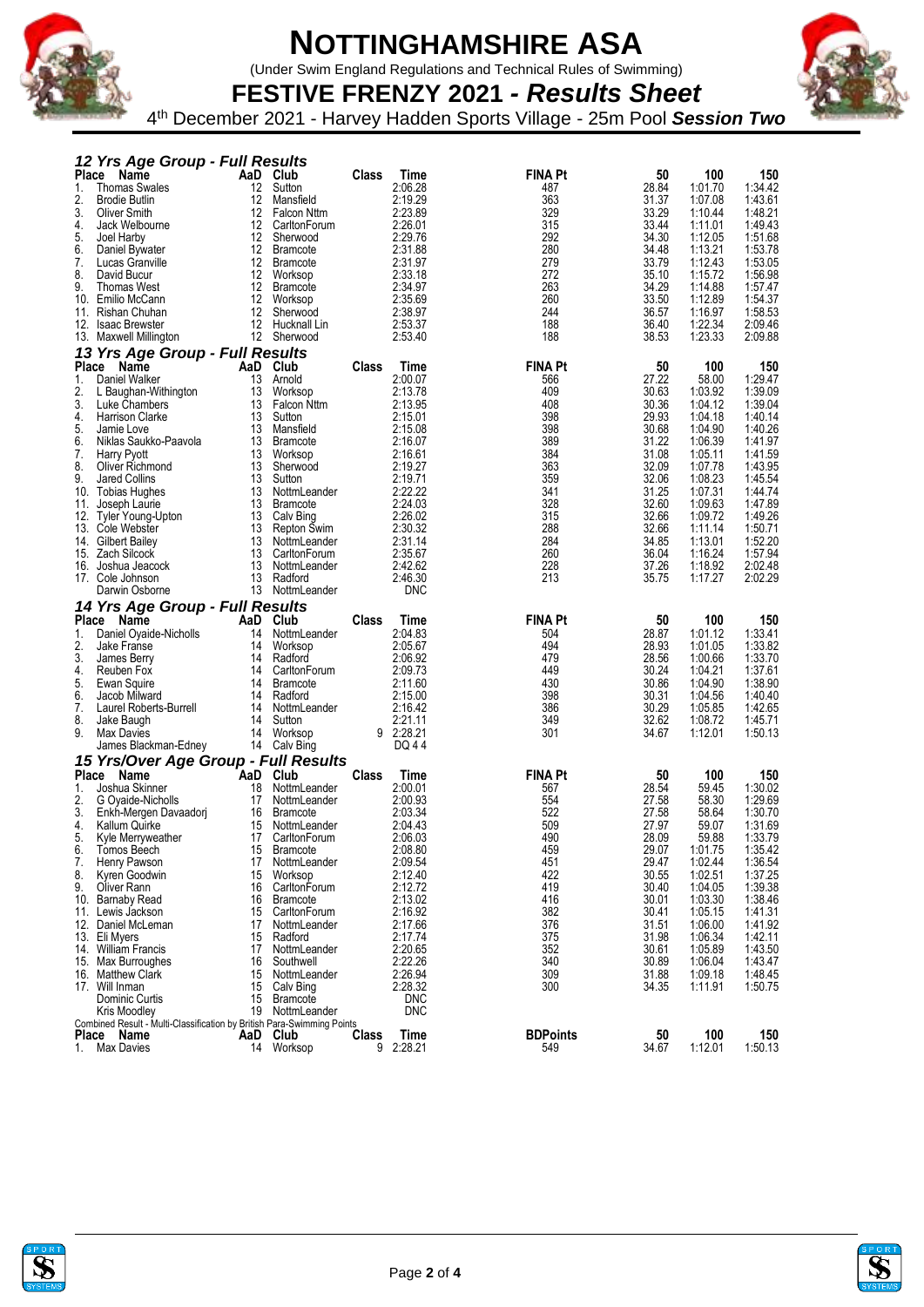

(Under Swim England Regulations and Technical Rules of Swimming)



**FESTIVE FRENZY 2021** *- Results Sheet* 4 th December 2021 - Harvey Hadden Sports Village - 25m Pool *Session Two*

#### **EVENT 203 Girl 09 Yrs/Over 100m Butterfly**

| 09 Yrs Age Group - Full Results               |          |                              |                    |                |                |
|-----------------------------------------------|----------|------------------------------|--------------------|----------------|----------------|
| <b>Place</b><br>Name                          | AaD Club |                              | Time               | <b>FINA Pt</b> | 50             |
| Scarlett Allsopp<br>1.                        |          | 9 Sutton                     | 1:52.95            | 113            | 51.61          |
| 10 Yrs Age Group - Full Results               |          |                              |                    |                |                |
| Place Name                                    | AaD      | Club                         | Time               | <b>FINA Pt</b> | 50             |
| 1.<br>I Parsons-Loades                        |          | 10 NottmLeander              | 1:26.59            | 250            | 39.79          |
| 2.<br>Chloe Morton                            |          | 10 Sutton                    | 1:42.77            | 150            | 49.04          |
| 11 Yrs Age Group - Full Results               |          |                              |                    |                |                |
| <b>Place</b><br>Name                          | AaD Club |                              | Time               | <b>FINA Pt</b> | 50             |
| 1.<br>Kessie Webster                          | 11       | Repton Swim                  | 1:15.12            | 384            | 34.58          |
| 2.<br><b>Belle Bacon</b>                      |          | 11 CarltonForum              | 1:16.51            | 363            | 36.78          |
| 3.<br>Charlie Bursztyn                        |          | 11 CarltonForum              | 1:30.18            | 222            | 41.78          |
| 4.<br>Holly Heaton-Hannon<br>5.               | 11       | Worksop                      | 1:32.10<br>1:41.60 | 208<br>155     | 40.88<br>46.84 |
| Megan Jackson-Oates<br>Freya Chapman          |          | 11 Arnold<br>11 Bramcote     | DQ 44              |                |                |
|                                               |          |                              |                    |                |                |
| 12 Yrs Age Group - Full Results<br>Place Name | AaD Club |                              | Time               | <b>FINA Pt</b> | 50             |
| 1.<br>Lexia Sharman                           |          | 12 Sherwood                  | 1:18.46            | 337            | 38.24          |
| 2.<br>Ruby Westmoreland                       |          | 12 Radford                   | 1:18.65            | 334            | 36.00          |
| 3.<br>Libby Rose                              |          | 12 Radford                   | 1:30.17            | 222            | 43.44          |
| 4.<br>Kayla Godfrey                           |          | 12 Sutton                    | 1:30.32            | 221            | 42.15          |
| 5.<br>Mataya Lee                              |          | 12 Worksop                   | 1:33.44            | 199            | 42.47          |
| 13 Yrs Age Group - Full Results               |          |                              |                    |                |                |
| Place Name                                    | AaD Club |                              | Time               | <b>FINA Pt</b> | 50             |
| 1.<br>Olivia Beard                            | 13       | <b>Bramcote</b>              | 1:10.20            | 470            | 33.71          |
| 2.<br>Ruby Wetherill                          | 13       | NottmLeander                 | 1:14.30            | 397            | 34.82          |
| 3.<br>Emma Rann                               |          | 13 CarltonForum              | 1:14.55            | 393            | 36.67          |
| 4.<br>Evie Ferrar                             |          | 13 NottmLeander              | 1:15.20            | 382            | 34.63          |
| 5.<br>Amelie Monger<br>6.                     |          | 13 Mansfield<br>13 Bramcote  | 1:18.16<br>1:23.99 | 341<br>274     | 37.45<br>39.72 |
| Amy Macdonald<br>7.<br>Hannah Pascoe          |          | 13 Bramcote                  | 1:24.73            | 267            | 40.45          |
| 8.<br>Caitlin Leach                           |          | 13 Radford                   | 1:28.28            | 236            | 42.00          |
| 9.<br>Ruby Mandeville                         |          | 13 NottmLeander              | 1:33.64            | 198            | 42.74          |
| 14 Yrs Age Group - Full Results               |          |                              |                    |                |                |
| Place<br>Name                                 | AaD Club |                              | Time               | <b>FINA Pt</b> | 50             |
| Sophia Fidler<br>1.                           |          | 14 Radford                   | 1:13.75            | 406            | 34.81          |
| 2.<br>Katie Merryweather                      |          | 14 CarltonForum              | 1:15.95            | 371            | 35.41          |
| 3.<br>Izzy Lee                                | 14       | Worksop                      | 1:18.01            | 343            | 35.48          |
| Alice Hinchliffe<br>4.                        |          | 14 Worksop                   | 1:33.74            | 197            | 44.76          |
| 5.<br>Amelia Finch                            |          | 14 NottmLeander              | 1:34.02            | 195            | 43.06          |
| 15 Yrs/Over Age Group - Full Results          |          |                              |                    |                |                |
| Place Name                                    | AaD Club |                              | Time               | <b>FINA Pt</b> | 50             |
| 1.<br>Jessica Li<br>2.                        | 16<br>16 | NottmLeander                 | 1:07.44            | 530<br>491     | 32.22          |
| Samantha Coleman<br>3.<br>Chloe Daybell       | 16       | NottmLeander<br>NottmLeander | 1:09.22<br>1:09.64 | 482            | 33.19<br>32.07 |
| 4.<br>Summer Simpson                          | 17       | <b>Bramcote</b>              | 1:09.86            | 477            | 32.59          |
| 5.<br>Erin Lee                                |          | 15 Bramcote                  | 1:10.89            | 457            | 34.09          |
| 6.<br>Rose Dickerson                          | 15       | NottmLeander                 | 1:11.22            | 450            | 33.46          |
| 7.<br>Ellie Smeeton                           | 18       | Worksop                      | 1:11.36            | 448            | 33.86          |
| 8.<br>Giselle De Ponte                        | 16       | NottmLeander                 | 1:12.70            | 423            | 32.87          |
| 9.<br>Alice Jones                             | 16       | Sutton                       | 1:16.81            | 359            | 34.14          |
| 10. Jessica Wright                            | 15       | <b>Bramcote</b>              | 1:18.78            | 333            | 36.21          |
| 11. Myleece Quirke                            | 17       | NottmLeander                 | 1:32.30            | 207            | 41.69          |